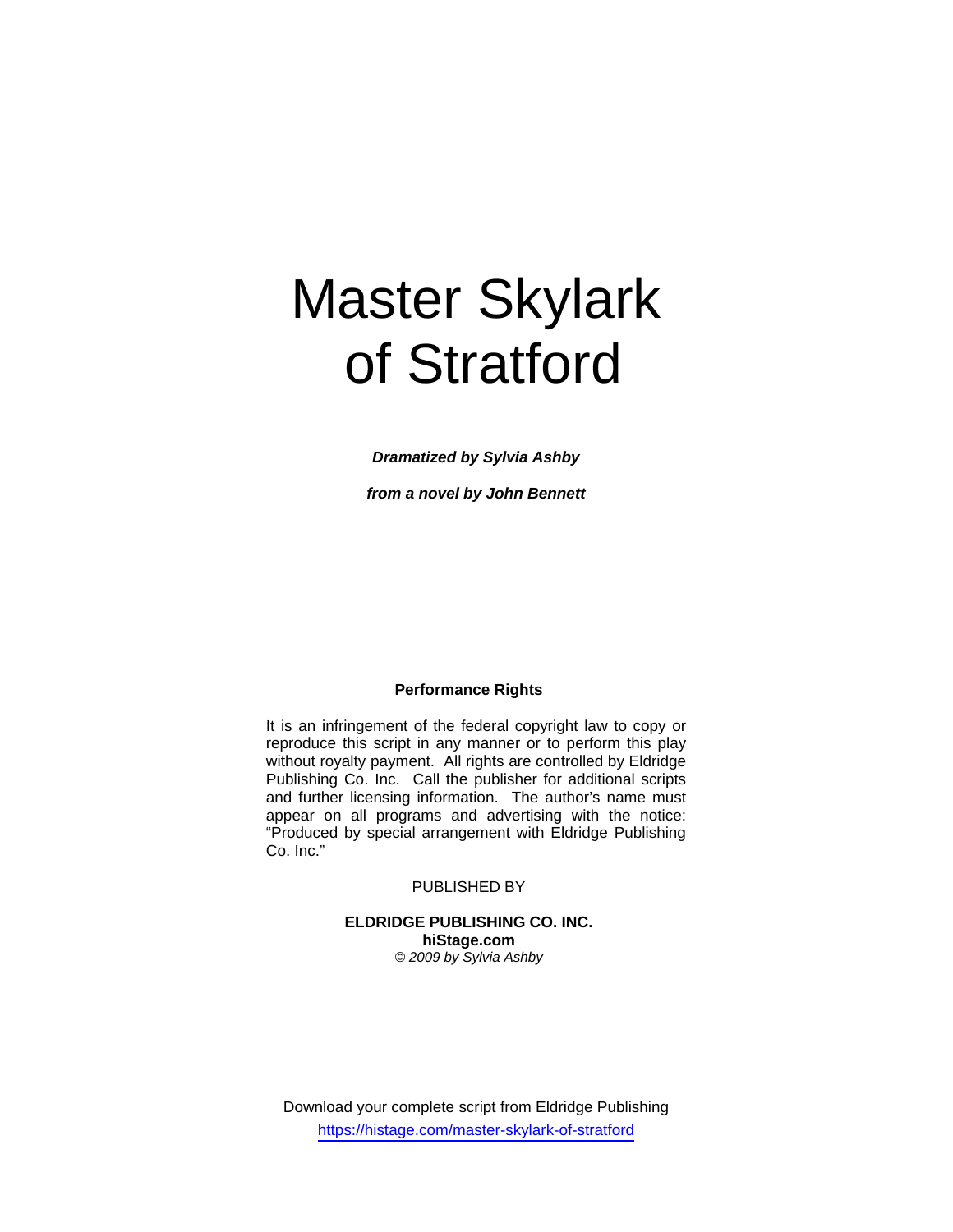# **STORY OF THE PLAY**

Young Nick is so enamored of the theatre that when his strict father forbids him from attending, Nick runs away from his home in Stratford-upon-Avon. When a disreputable actor, just released from jail, discovers Nick's beautiful voice, he calls him Master Skylark and forces him to perform with his troupe. Nick's captors treat him well, but he longs for freedom and his home. His captors treat him well, but Nick longs for freedom and his home. His voice eventually brings him to the attention of Queen Elizabeth I. With her patronage and additional help from Master William Shakespeare (who only appears near the end of the play), Nick escapes and returns home, though not before a frightening visit with his captor, now held at Newgate Prison. Here is an excellent picture of the Shakespearean era from a young person's point of view without being about the Bard himself. The action is continuous, one scene blending into another. Winner of numerous awards.

**PLAYING TIME:** About ninety minutes. Can be performed with or without intermission. An ideal place for one occurs following the Rose Playhouse scene.

#### **ORIGINAL PRODUCTION**

First produced by the Lubbock (TX) Community Theatre at the Regional Arts Center Firehouse Theatre. Directed by Cliff Ashby, with design by Chris Caddell, costumes by Tobyn Leigh, and sound by Jim Bush.

The following cast of eleven played multiple roles:

Cliff McGaha Brock - Nicholas Attwood

Tim McIntire - Sebastian Carey

 Elysse West - Margaret Attwood, Hannah Jones, and Queen Elizabeth Rob Holton - Simon Attwood and Jailer

Shelby Knox - Susannah Shakespeare, Orange Girl, and Nell

 Melissa Stambaugh - Judith Shakespeare, Peg, Mistress Grey, and Lady Beatrice

 Tobyn Leigh - Mariah Grimes, Countess Du Lac, and Anne Shakespeare Aaron Jennejahn - Tom Heywood and Ned Simpson

Joe Sherwood - Rob Whitby and Will Shakespeare

Michelle Tucker - Jane and Olivia Carey

Ron Meadows - Philip Henslowe and Nathaniel Giles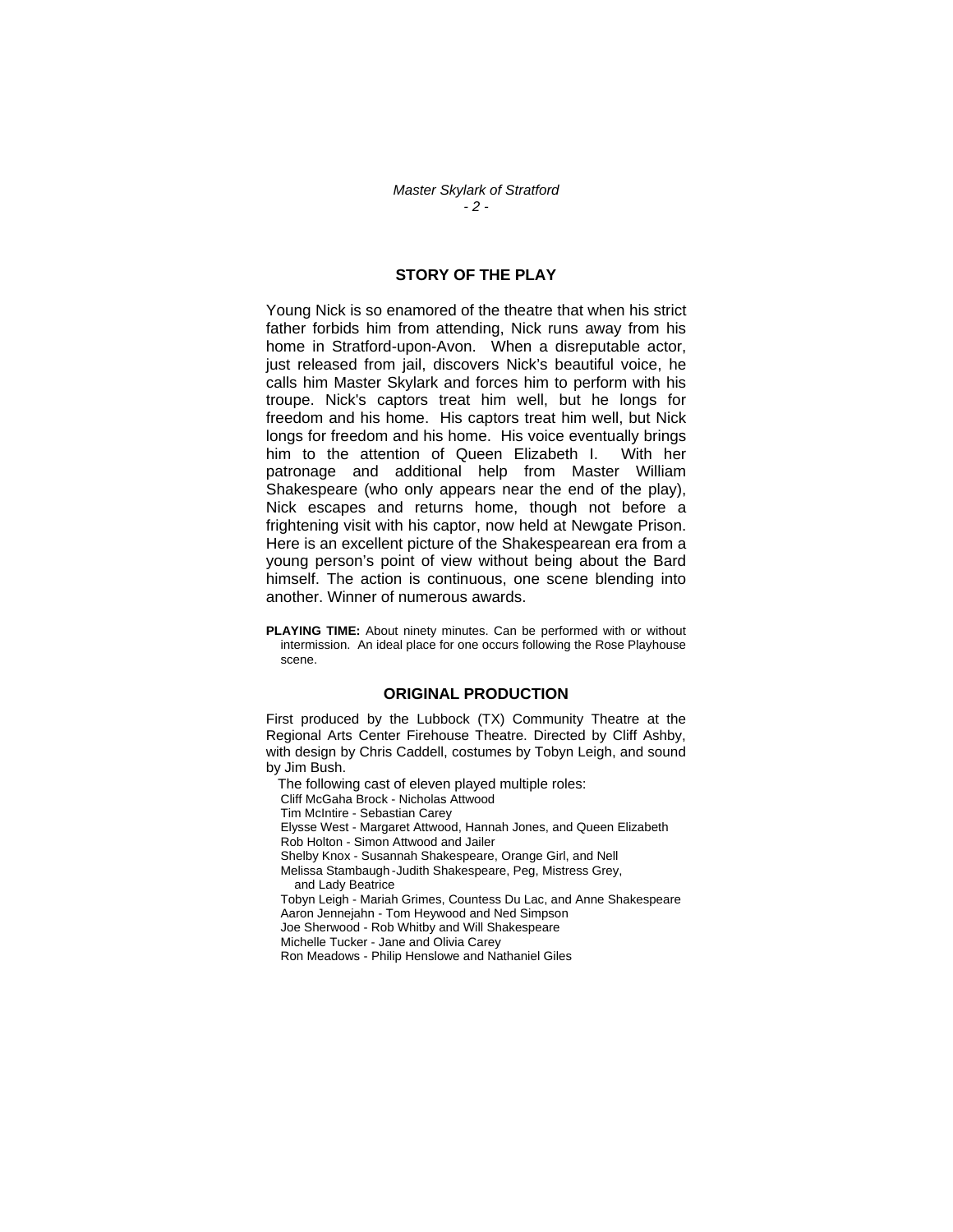*Master Skylark of Stratford - 3 -* 

## **CAST OF CHARACTERS**

*Accommodates a large cast (24 or more) or ensemble cast of 10-12 (5-6 m, 5-6 w)* 

**NICHOLAS ATTWOOD:** Young Stratford teen; sings well.

**SUSANNA SHAKESPEARE:** Nick's friend.

**JUDITH SHAKESPEARE:** Susanna's sister.

**MARGARET ATTWOOD:** Nick's mother.

**SIMON ATTWOOD:** Nick's father.

**SEBASTIAN CAREY:** Master Player, Admiral's Company.

**PEG:** Serving girl, Coventry.

**MARIAH GRIMES:** Carey's servant.

**ORANGE GIRL:** Brief role, sells fruits.

**ROB WHITBY:** Actor, Admiral's Company.

**TOM HEYWOOD:** Actor, playwright, Admiral's Company.

**HANNAH JONES:** Baker, St. Alban's.

**JANE:** Her assistant.

**MISTRESS GREY:** A customer.

**NED SIMPSON:** Another customer.

**OLIVIA CAREY:** Carey's teen daughter.

**PHILIP HENSLOWE:** Manager, Rose Playhouse.

**MASTER GILES:** Headmaster, St. Paul's Boys' Company.

**QUEEN ELIZABETH:** At Greenwich Palace.

**LADY BEATRICE:** Queen's attendant.

**COUNTESS DU LAC:** French visitor.

**WILL SHAKESPEARE:** Actor, playwright, Chamberlain's Men

**NELL:** Will's housekeeper.

**JAILER:** Newgate Prison.

**ANNE SHAKESPEARE:** Will's wife.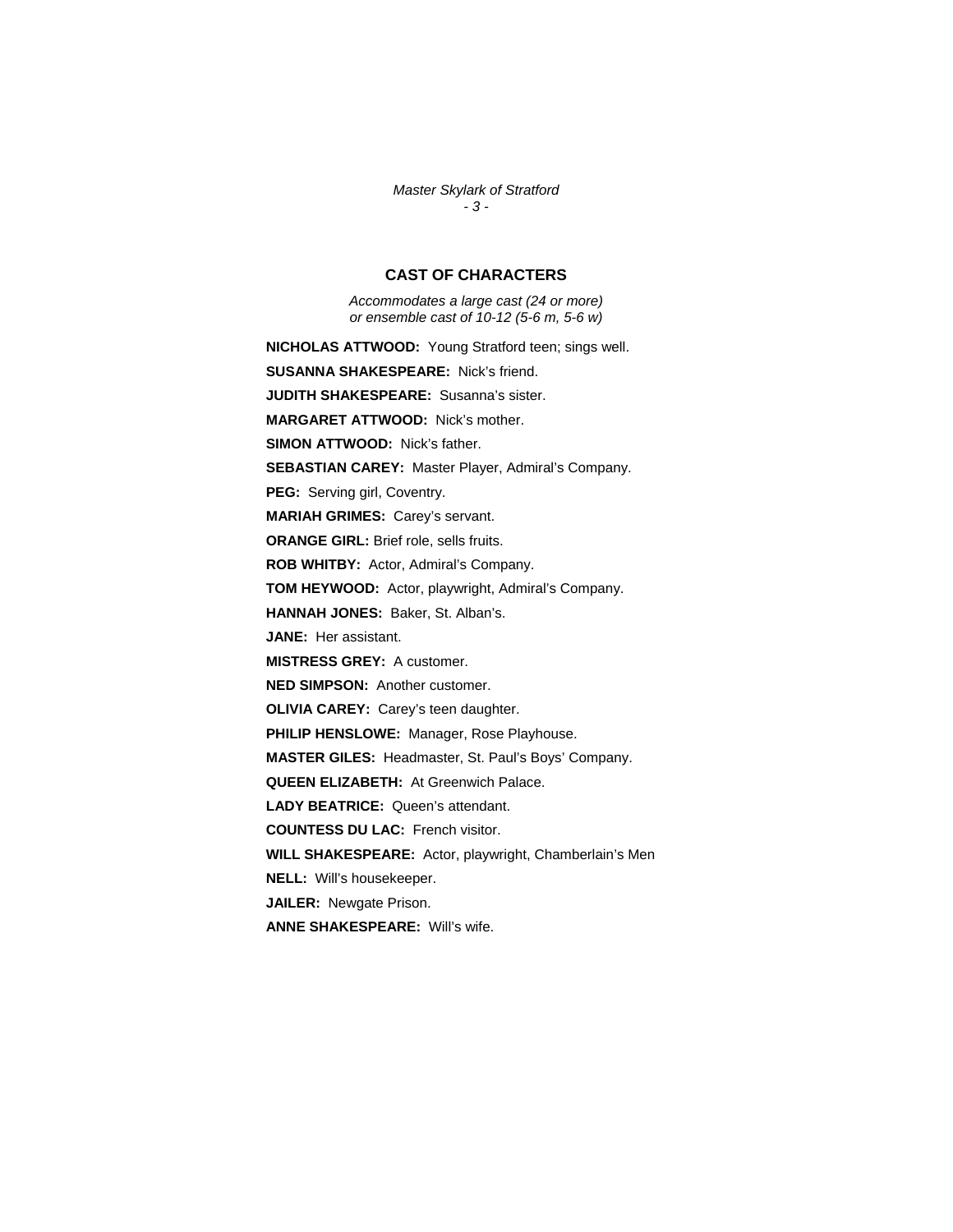#### **PRODUCTION NOTES**

- CASTING: Cast size is flexible, ranging from 10-24 or more actors. The script works well with an ensemble of 10-12 actors undertaking some two dozen roles. The Orange Girl can appear, or heard as an offstage voice. More townsfolk can be added to St. Albans scene and more attendants to Court scene.
- DOUBLING: Depending on the talents of the individual actors, many combinations are possible. The original production used eleven--five female, six male. Can also be done with five males.
- SETTING: Centered at mid-stage, two columns ten feet apart, each with seating. A drawn curtain hangs behind each column; the curtains are suspended from a rod which spans these columns. Though this particular unit set concept is indicated in the script, countless other designs are possible. Cast and/or crew in Page tunics handle some shifts in view of audience. For palace scene, a swag with royal insignia can be hung between columns. Prison locale can be created effectively with no additional scenery: stark, minimal lighting plus sound effects suffice.
- ACCENTS: Much of the regional language is built into the script. The use of accents depends on the talents of the cast. For the country folk of Stratford and St. Albans, a more rustic accent would involve dropping final "g's,"harder final "R's" and perhaps more trilled "R's" at the start of words. A bit of Scottish, Irish, or North Country inflection would also help. Cockney suits such characters as Mariah, Henslowe, and Jailer. A touch of Stage British fits the other roles. With a smaller cast, accents help distinguish between an actor's multiple roles.
- COSTUMES: For a minimum cast, consider a basic costume to which pieces are quickly added or subtracted: wigs, aprons, pinafores, kerchiefs, turbans, shawls, hats, vests, capes, etc.
- SONGS: Included in the script are lyrics for two songs, "The Sky-Lark's Song" and "Pack Clouds Away." Both are from the original book, but the second song has no music. Melodies for these songs can be created, or another Elizabethan song selected. The third song, "Greensleeves," is generally available.
- GUITAR: Heywood and Olivia can fake strumming to offstage guitar.
- GALLIARD: Start with slight curtsy or bow; step left on left foot; hop on left foot with right knee bent in front; hop again with right knee bent in back. Spring right on right foot. Continue, if desired, by repeating hops on right foot. Arms are curved, one raised above head, other waist high.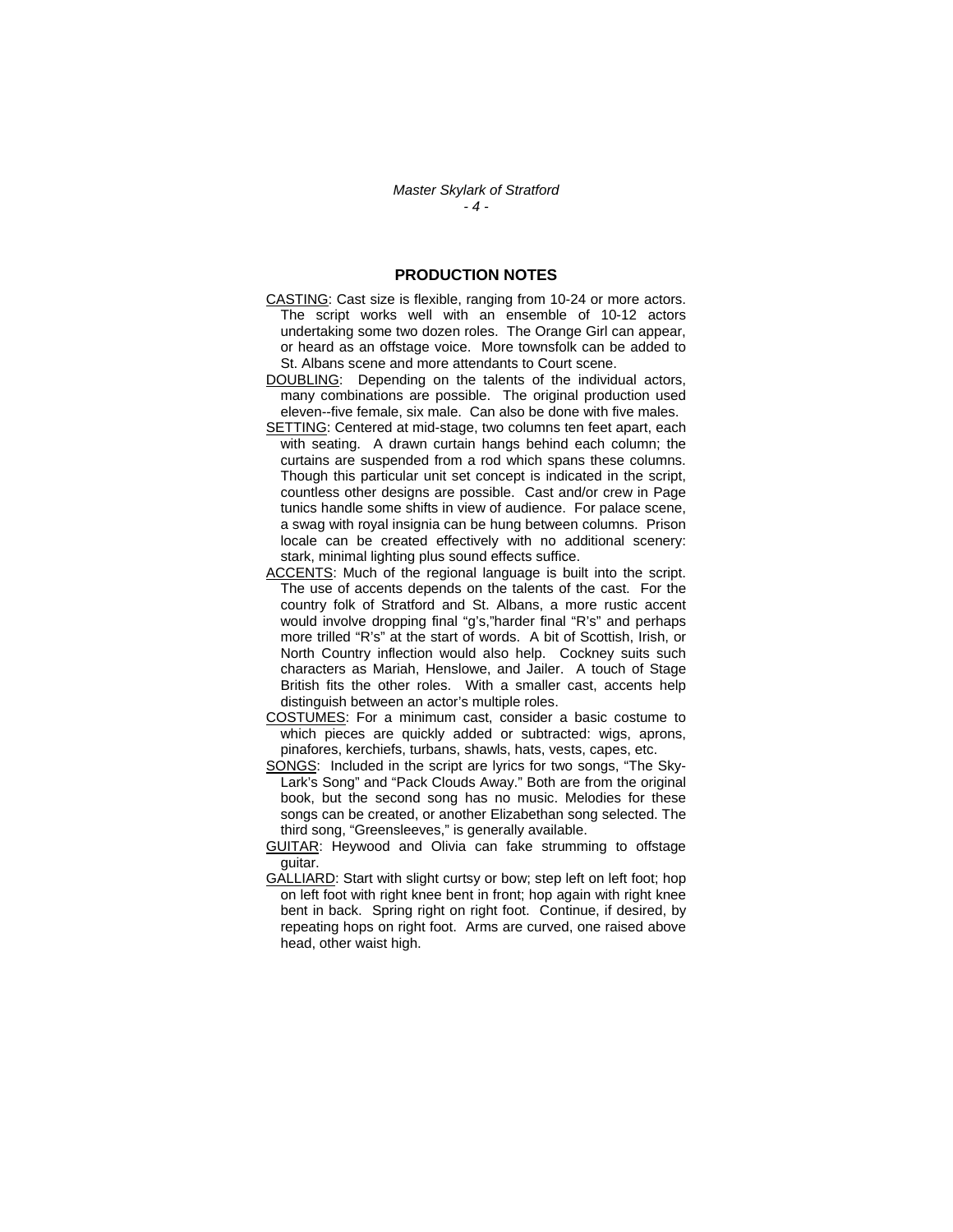#### **TIME AND PLACE**

Action begins April 30, 1597, Stratford, England.

#### **SCENE SUMMARY**

- STRATFORD: The Admiral's players arrive; Nick's dour father will not allow him to attend the festivities. When the show is cancelled, Nick runs away to Coventry to see the players.
- COVENTRY: On route, Nick meets Sebastian Carey, an Admiral's player just released from jail. Carey befriends Nick. Hearing him sing, Carey decides to exploit the boy's talents. Nick performs with the company.
- ST. ALBANS: Carey promises to help Nick return home, but deceives him instead. Escaping, Nick ends up in his captor's hands, when Carey manipulates St. Albans townsfolk.
- LONDON: Nick discovers Carey's young daughter Olivia. Phil Henslowe, manager of Admiral's Company, refuses to employ the boy, but Carey will not free Nick. Hoping kinsman Will Shakespeare might help him return to Stratford, Nick flees--again without success. Nathaniel Giles accepts Nick into his famous St. Paul's Boys' Company. This transaction gains Carey a considerable sum, to gamble away.
- GREENWICH: Performing for Queen Elizabeth, Nick rejects her invitation to remain at the Palace. Annoyed, she finally agrees to help him meet Will Shakespeare.
- SHAKESPEARE'S ROOM: Nick gains his freedom and manages to meet Will. From playwright and friend Tom Heywood, they learn Carey has been jailed for the murder of a gambling companion; Carey begs Nick to visit.
- NEWGATE PRISON: Carey asks Nick's forgiveness, attempting to reveal certain secrets. Disturbed by the other prisoners, he asks that friend Will come instead.
- STRATFORD: Accompanied by Nick and Olivia, Shakespeare returns to sign final papers for his new home, a happy occasion for the family. At first, Simon rejects his wayward son. All loose ends are tied up when Carey's secret bequests are revealed; plans for Olivia's future are settled; Nick's reconciles with his father and reunites with his beloved mother. All's well that ends well.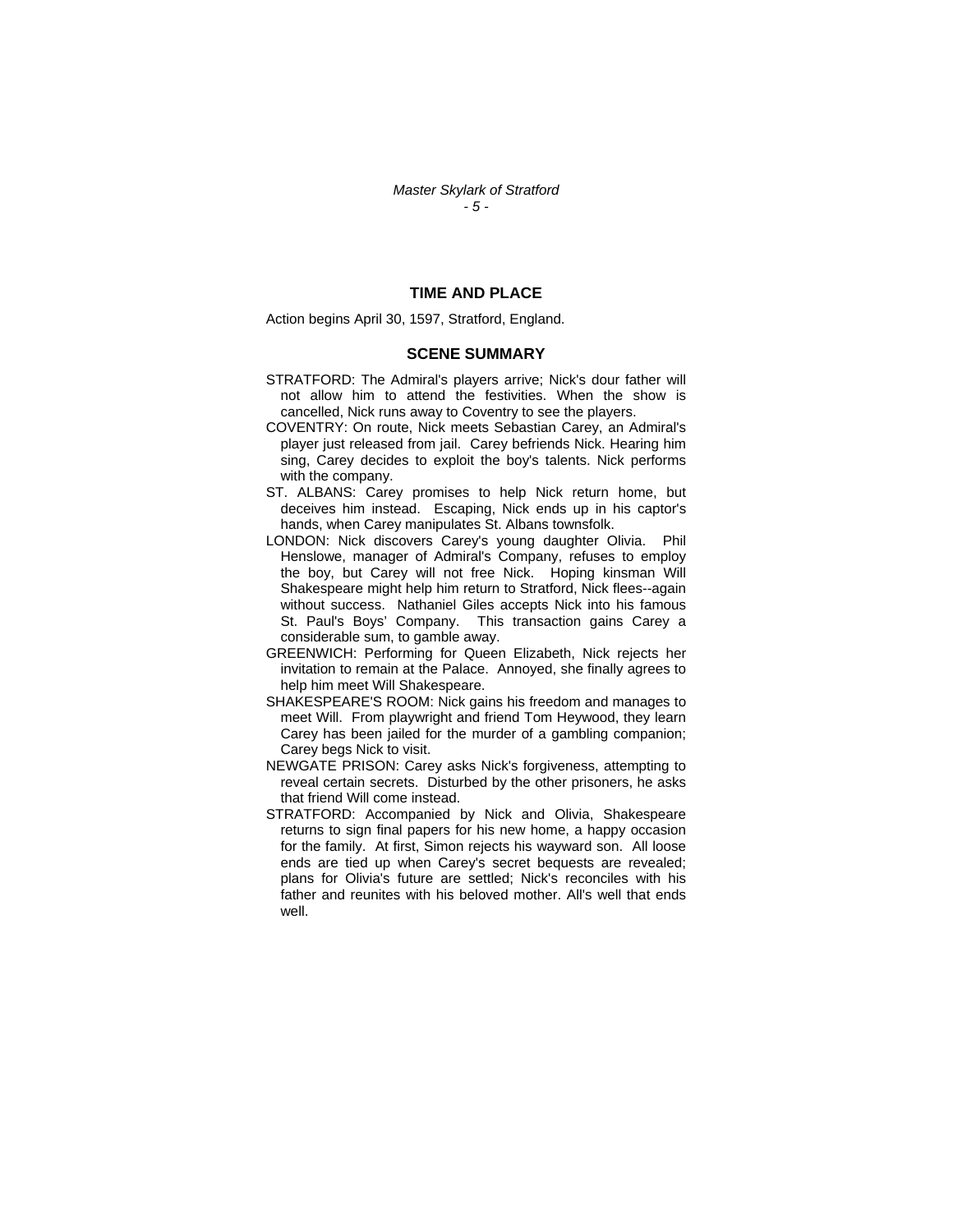# **Master Skylark of Stratford**

*(AT RISE: Attwood home, early evening. USR, rustic table with two stools; DSL, a wooden bench. Merry Elizabethan MUSIC fades. Shouting gaily, three young teens enter DSL: NICK ATTWOOD, SUSANNA SHAKESPEARE and her younger sister JUDITH.)* 

YOUNGSTERS: Hark, hark, the lark, The dogs do bark! The players are comin' to town! SUSANNA: Some in rags! JUDITH: Some in tags! NICK: Some in velvet gowns!

*(MARGARET enters with wash basin and towel. YOUNGSTERS rush over, speaking at once.)* 

NICK: Mother, the whole town's buzzin'. Like a swarm o' bees!

JUDITH: Mistress Attwood, all o' Bridge Street was lined up with folks!

SUSANNA: To see the Admiral's Players ridin' through town.

MARGARET: *(Smiles.)* Do na be jabberin' at once now. NICK: We watched 'em--banners wavin' in the breeze-- JUDITH: Red flags decorated with a ship--

SUSANNA: In honor o' the Admiral, o' course.

JUDITH: An' trumpets a yard long!

*(THEY march around table, noisily miming trumpets.)*

NICK: *(Waves cap.)* Players swingin' their fancy caps. MARGARET: Decked out in silks an' velvets, I expect? JUDITH: An' belts with great silver buckles! SUSANNA: Cheerin' loud enough to set the crockery dancin' on the shelves. JUDITH: An' they were singin' too!